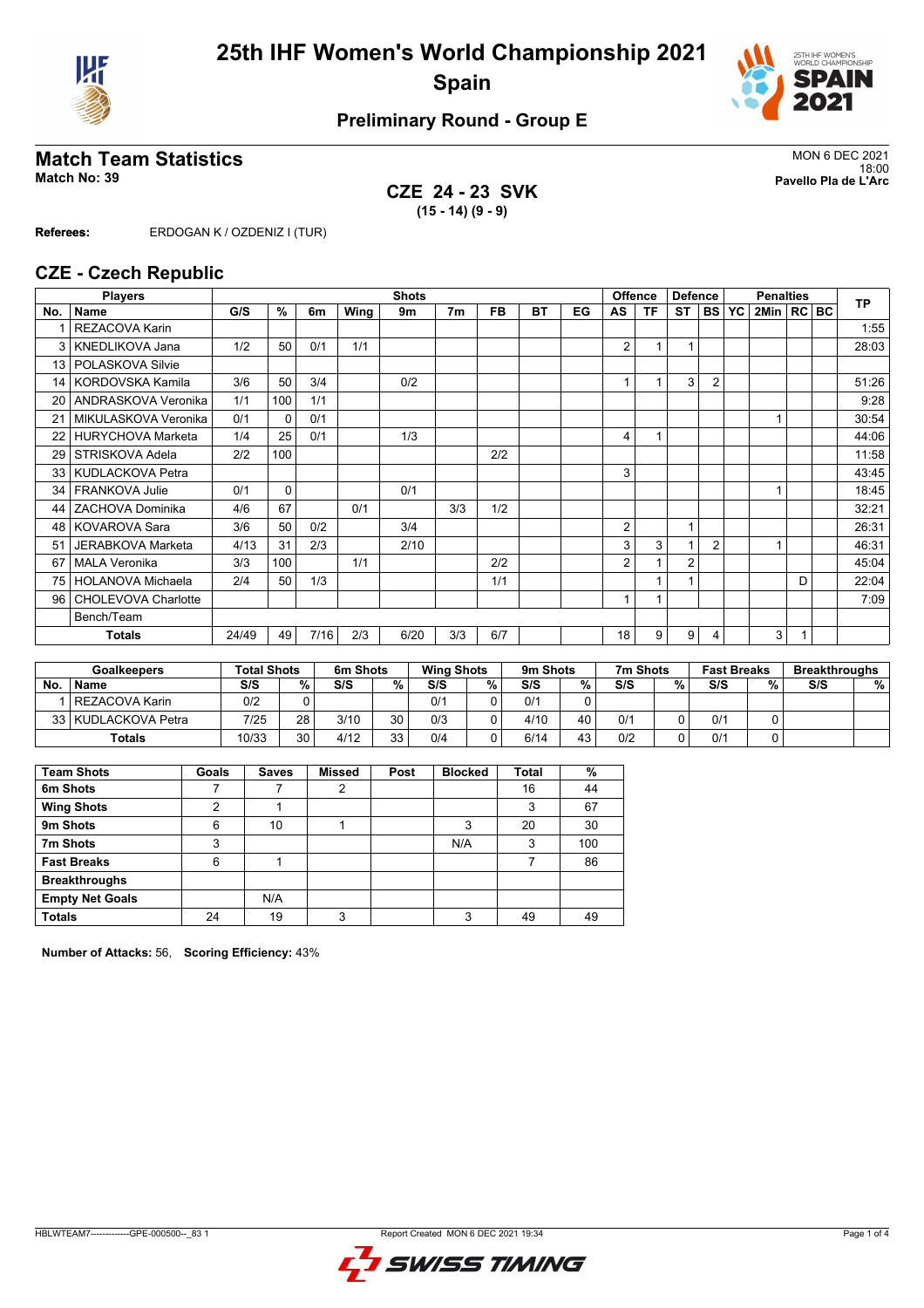



## **Preliminary Round - Group E**

#### **Match Team Statistics** MON 6 DEC 2021 18:00 **Match No: 39 Pavello Pla de L'Arc**

**CZE 24 - 23 SVK (15 - 14) (9 - 9)**

**Referees:** ERDOGAN K / OZDENIZ I (TUR)

### **CZE - Czech Republic**

#### **Shots Distribution Players** Goals / Shots 1 REZACOVA K 3 KNEDLIKOVA J 13 POLASKOVA S 14 KORDOVSKA K 20 ANDRASKOVA V 21 MIKULASKOVA V 22 HURYCHOVA M  $\frac{1}{2}$  0/1  $1/1$  $10/1$ O  $1/1$ 1/1 u p υø  $1/2$  0/1 1/2  $1/1$ ٠ 1-Missed 2-Blocked

| 29 STRISKOVA A     | 33 KUDLACKOVA P | 34 FRANKOVA J | 44 ZACHOVA D       |            | 48 KOVAROVA S                        |                      | 51 JERABKOVA M |                      | 67 MALA V   |     |
|--------------------|-----------------|---------------|--------------------|------------|--------------------------------------|----------------------|----------------|----------------------|-------------|-----|
| 111<br>1/1<br>17 I |                 |               |                    |            |                                      |                      |                | 0/1                  |             |     |
|                    |                 |               | $\blacksquare$ 1/1 |            | 1/1                                  | $2/2$ $\blacksquare$ | 0/1<br>0/1     | $1/2$ $\blacksquare$ |             |     |
|                    |                 | 0/1           | $\blacksquare$ 2/3 | 1/1<br>0/1 | 0/1<br>$\mathbf{u}$ $\mathbf{v}$ 0/1 | 0/1                  | 1/1<br>1/3     |                      | $1/1 = 2/2$ | 111 |
|                    |                 |               |                    |            |                                      |                      | 2-Missed       | 1-Blocked            |             |     |

| 75 HOLANOVA M |     | 96 CHOLEVOVA C |  |
|---------------|-----|----------------|--|
|               |     |                |  |
| በ/1           | 1/1 |                |  |

**Team** Goals / Shots

Н



# Saves / Shots

| 2/7  |     | 0/2 |
|------|-----|-----|
| 0/3  | 2/2 | 1/2 |
| 3/11 | 0/1 | 2/5 |

| 1 REZACOVA K    |     |                  |
|-----------------|-----|------------------|
|                 |     |                  |
| 0/1             |     |                  |
| 0/1             |     |                  |
| 33 KUDLACKOVA P |     |                  |
| $2\overline{7}$ |     | $\overline{0/2}$ |
| 0/2             | 1/1 | 1/1              |
| 1/7             | 0/1 | 2/4              |

| UDIMITEAMZ | CDE 000500 |  |
|------------|------------|--|

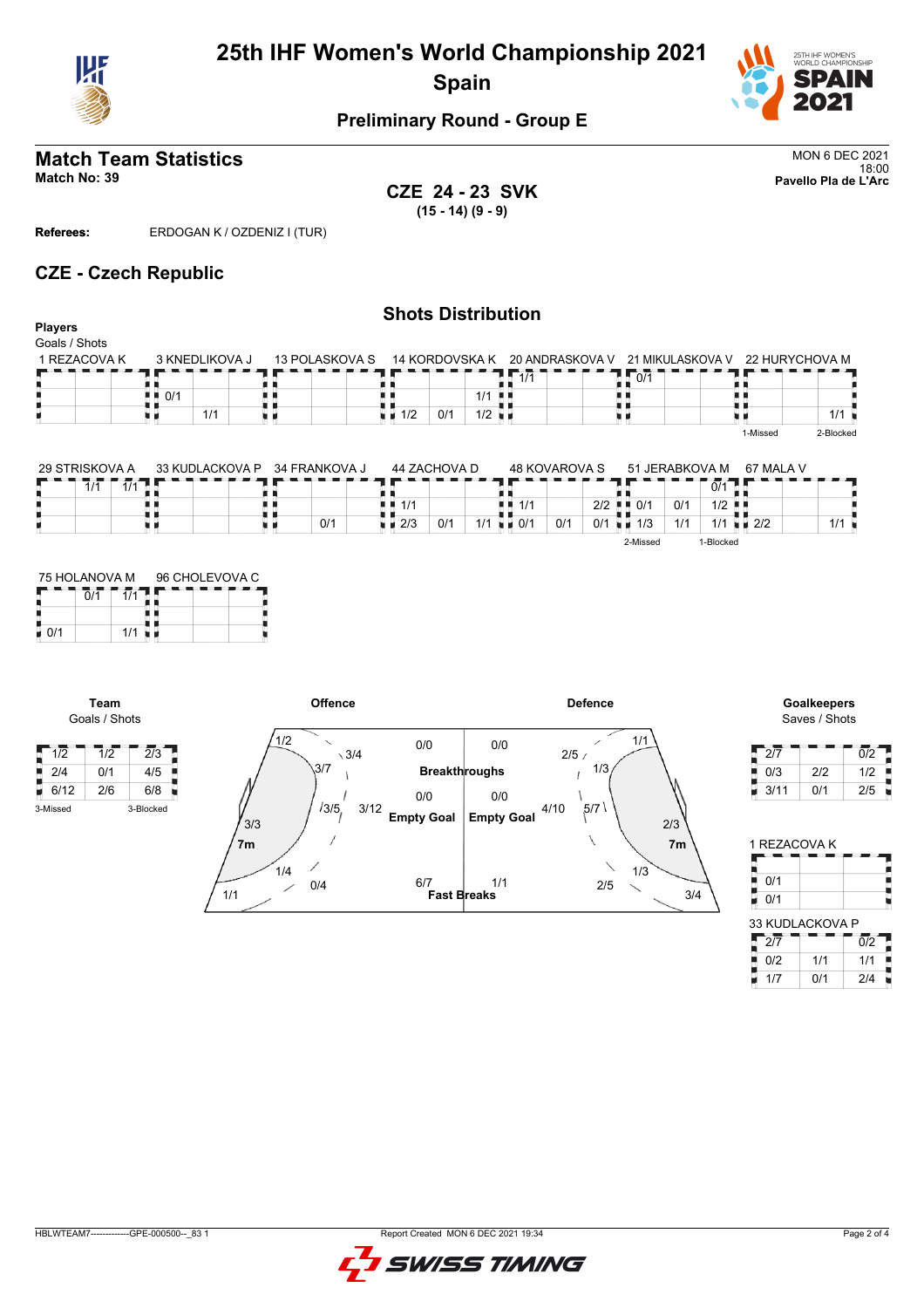



# **Preliminary Round - Group E**

# Match Team Statistics<br>Match No: 39<br>Pavello Pla de L'Arc

**CZE 24 - 23 SVK (15 - 14) (9 - 9)**

18:00 **Match No: 39 Pavello Pla de L'Arc**

**Referees:** ERDOGAN K / OZDENIZ I (TUR)

#### **SVK - Slovakia**

| <b>Shots</b><br><b>Players</b> |                             |       |          |      |      |      | <b>Offence</b> | <b>Defence</b> |    | <b>Penalties</b> |                |                |                | <b>TP</b>      |                |                |   |  |       |
|--------------------------------|-----------------------------|-------|----------|------|------|------|----------------|----------------|----|------------------|----------------|----------------|----------------|----------------|----------------|----------------|---|--|-------|
| No.                            | <b>Name</b>                 | G/S   | %        | 6m   | Wing | 9m   | 7 <sub>m</sub> | FB.            | ВT | EG               | AS             | ΤF             | <b>ST</b>      | <b>BS</b>      | YC             | 2Min   RC   BC |   |  |       |
| 5                              | REBICOVA Marianna           |       |          |      |      |      |                |                |    |                  |                |                |                | $\overline{2}$ |                |                |   |  | 31:41 |
| 10                             | POCSIKOVA Katarina          |       |          |      |      |      |                |                |    |                  |                |                |                |                |                |                |   |  | 29:03 |
| 11                             | <b>LANCZ Barbora</b>        | 5/11  | 45       | 2/4  |      | 3/7  |                |                |    |                  | 3              |                |                |                |                |                |   |  | 52:50 |
| 15 <sup>1</sup>                | <b>HUDAKOVA Anette Emma</b> |       |          |      |      |      |                |                |    |                  |                |                |                |                |                |                |   |  |       |
| 17                             | <b>BAJCIOVA Vladimira</b>   |       |          |      |      |      |                |                |    |                  | 2              | 3              |                |                |                |                |   |  | 3:03  |
| 19                             | HOLEJOVA Adriana            | 0/1   | $\Omega$ |      |      | 0/1  |                |                |    |                  |                | $\overline{2}$ |                |                |                |                |   |  | 12:42 |
| 21                             | SZARKOVA Simona             | 4/13  | 31       | 2/5  |      | 2/8  |                |                |    |                  | 3              | 3              |                |                |                |                |   |  | 41:17 |
| 27                             | NEMETHOVA Natalia           |       |          |      |      |      |                |                |    |                  |                |                |                |                |                |                |   |  |       |
| 31                             | <b>TRUNKOVA Nikoleta</b>    | 3/4   | 75       | 3/4  |      |      |                |                |    |                  |                | 3              | $\overline{2}$ |                |                |                |   |  | 54:09 |
| 37                             | STEFANIKOVA Bibiana         | 4/5   | 80       |      | 3/4  |      |                | 1/1            |    |                  |                |                |                |                |                |                |   |  | 30:57 |
| 39                             | PENZES Monika               |       |          |      |      |      |                |                |    |                  |                |                |                |                |                |                |   |  |       |
| 42                             | <b>BUJNOCHOVA Karin</b>     | 3/4   | 75       |      |      | 3/4  |                |                |    |                  |                |                |                |                |                |                | D |  | 16:48 |
| 44                             | <b>BIZIK Boglarka</b>       | 2/2   | 100      | 1/1  |      |      | 1/1            |                |    |                  | $\overline{7}$ |                |                |                |                |                |   |  | 27:45 |
| 66                             | MEDVEDOVA Adriana           |       |          |      |      |      |                |                |    |                  |                |                |                |                |                |                |   |  | 0:40  |
| 90                             | OGUNTOYAVA Viktoria         |       |          |      |      |      |                |                |    |                  |                |                |                |                |                |                |   |  | 59:05 |
| 91                             | <b>BIZIKOVA Reka</b>        | 2/4   | 50       | 0/1  | 1/1  |      | 1/2            |                |    |                  |                |                |                |                |                |                |   |  | 60:00 |
|                                | Bench/Team                  |       |          |      |      |      |                |                |    |                  |                |                |                |                |                |                |   |  |       |
|                                | <b>Totals</b>               | 23/44 | 52       | 8/15 | 4/5  | 8/20 | 2/3            | 1/1            |    |                  | 17             | 16             | 3              | 3              | $\overline{2}$ | 2              |   |  |       |

|      | <b>Goalkeepers</b>    | <b>Total Shots</b> |        | 6m Shots |    | <b>Wing Shots</b> |    | 9m Shots |    | 7m Shots |   | <b>Fast Breaks</b> |    | <b>Breakthroughs</b> |   |
|------|-----------------------|--------------------|--------|----------|----|-------------------|----|----------|----|----------|---|--------------------|----|----------------------|---|
| No.  | <b>Name</b>           | S/S                | $\%$ . | S/S      | %  | S/S               | %  | S/S      | %  | S/S      | % | S/S                | %  | S/S                  | % |
| 66 I | I MEDVEDOVA Adriana   | 0/2                |        |          |    |                   |    |          |    | 0/2      |   |                    |    |                      |   |
| 90 I | l OGUNTOYAVA Viktoria | 19/41              | 46     | 7/14     | 50 | 1/3               | 33 | 10/16    | 63 | 0/1      |   | 1/7                | 14 |                      |   |
|      | <b>Totals</b>         | 19/43              | 44     | 7/14     | 50 | 1/3               | 33 | 10/16    | 63 | 0/3      |   | 1/7                | 14 |                      |   |

| <b>Team Shots</b>      | Goals | <b>Saves</b> | <b>Missed</b> | Post | <b>Blocked</b> | <b>Total</b> | %   |
|------------------------|-------|--------------|---------------|------|----------------|--------------|-----|
| 6m Shots               | 8     | 4            |               |      |                | 15           | 53  |
| <b>Wing Shots</b>      | 4     |              |               |      |                | 5            | 80  |
| 9m Shots               | 8     | 6            | 2             |      | 3              | 20           | 40  |
| 7m Shots               | 2     |              |               |      | N/A            | 3            | 67  |
| <b>Fast Breaks</b>     |       |              |               |      |                |              | 100 |
| <b>Breakthroughs</b>   |       |              |               |      |                |              |     |
| <b>Empty Net Goals</b> |       | N/A          |               |      |                |              |     |
| <b>Totals</b>          | 23    | 10           |               | ົ    |                | 44           | 52  |

**Number of Attacks:** 56, **Scoring Efficiency:** 41%